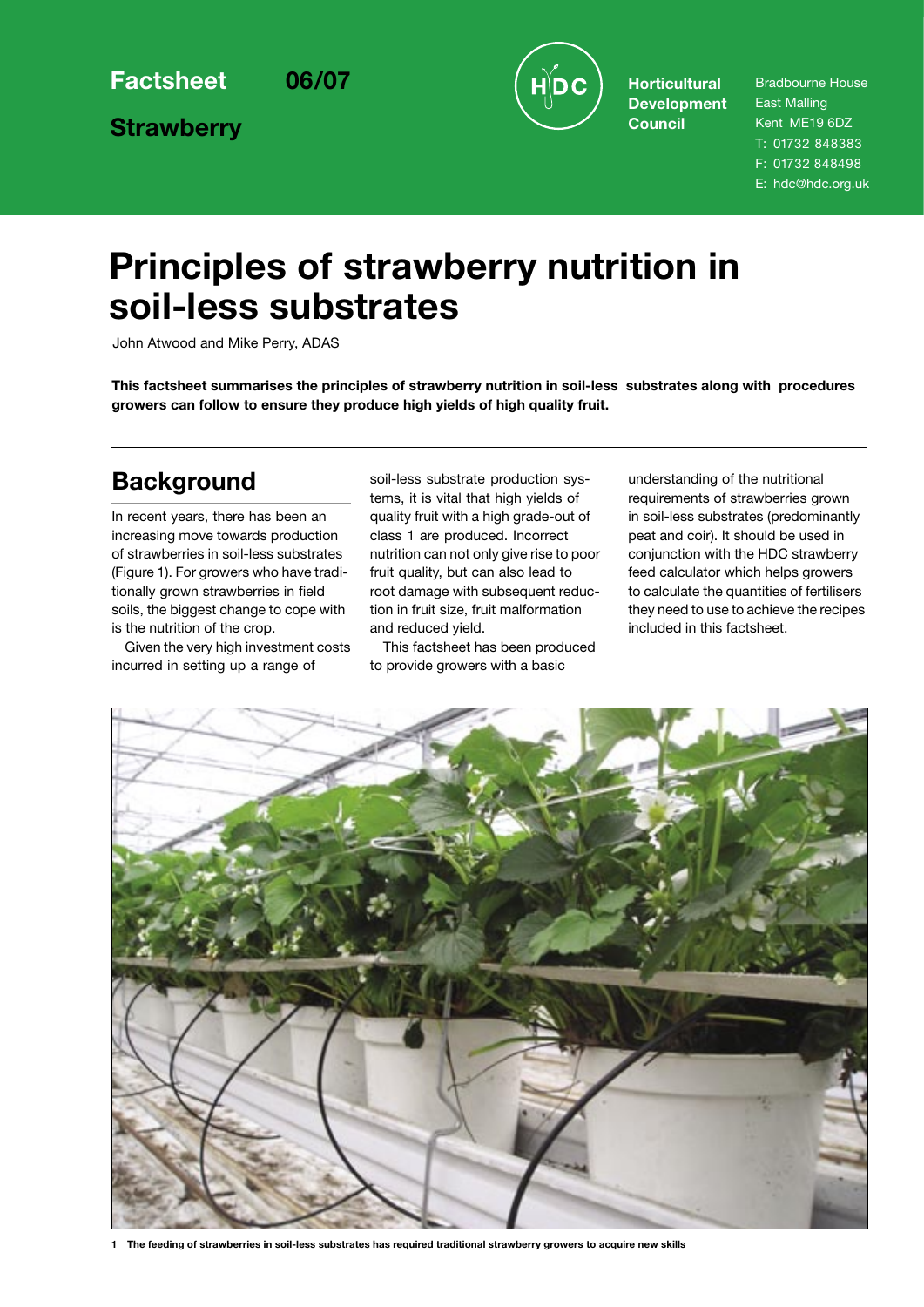### **Getting started**

Many of the problems associated with strawberry nutrition can be overcome by analysis of raw materials before planting and careful monitoring during the growth and development phase.

#### **Before Planting**

- Sample the bulk substrate or bags randomly to ensure that the structure of the medium, the pH and nutrient levels are satisfactory.
- Analyse the water from all water sources being used including the mains water.

## **Quality of substrate materials**

Before considering the nutritional requirements of the crop, it is important to be satisfied that the growing medium is in optimum condition for supporting healthy root growth and supplying nutrients to the plant roots (Figure 2).

The structure of the growing medium is very important if the plants are to function fully and utilise the nutrients which are being supplied. For the medium to allow the roots to function fully, it is important that there is adequate Air Filled Porocity (AFP). The minimum AFP for strawberries is 15%. This level will allow good drainage and an adequate air supply to the roots for two seasons.

In the case of peat substrates, the addition of chipped bark or perlite will help to maintain an adequate AFP. The AFP can also be influenced by the blends of peat used or composted waste materials added. Clay granules can be added to improve the buffering capacity of the medium and thus even out fluctuations in nutrition.

Coir can also be used, typically either as a 50:50 blend with peat to improve the AFP or as a pure coir medium. It is likely that very few problems will be encourntered with

proprietary blended peat/coir mixes from reputable suppliers. However care should be taken when ordering pure coir media as supplies are occasionally contaminated with sodium chloride. Coir substrates

may also have high potassium levels that necessitate flushing with calcium nitrate (some suppliers pre-treat). Samples should therefore be analysed before use.



**2 The correct quality of peat is essential to provide optimum conditions for supporting healthy root growth like this**

### **Water quality**

Growers must have knowledge of the quality of their water before using it for irrigation in soil-less substrates. Water can be used from a range of different sources.

**Rainwater** is usually regarded as being the best quality for the purposes of crop irrigation, as its pH and content of soluble chemical ions is generally low. However in glasshouse nurseries, care should be taken with rainwater

collected from roof areas near to oil boiler chimneys, as oil deposits may build up on the glass and be washed off with the water into the storage tank. Glasshouse shading materials can also be washed off into the tank, although most proprietary shading materials do not affect crops.

The quality and monitoring of **mains water** by water supply companies is driven by drinking water requirements and not plant requirements. Depending upon the prevailing geology in the

area covered by the water supply company, the presence of high carbonate/ bicarbonate levels can be a problem which may require remedial treatment.

The quality of **borehole water** is also determined by the local geology and high levels of conductivity, sulphate or iron can cause problems. Herbicides may also pose a contamination risk in borehole water.

Irrigation water extracted from **river sources** has a number of potential issues including boron and nitrate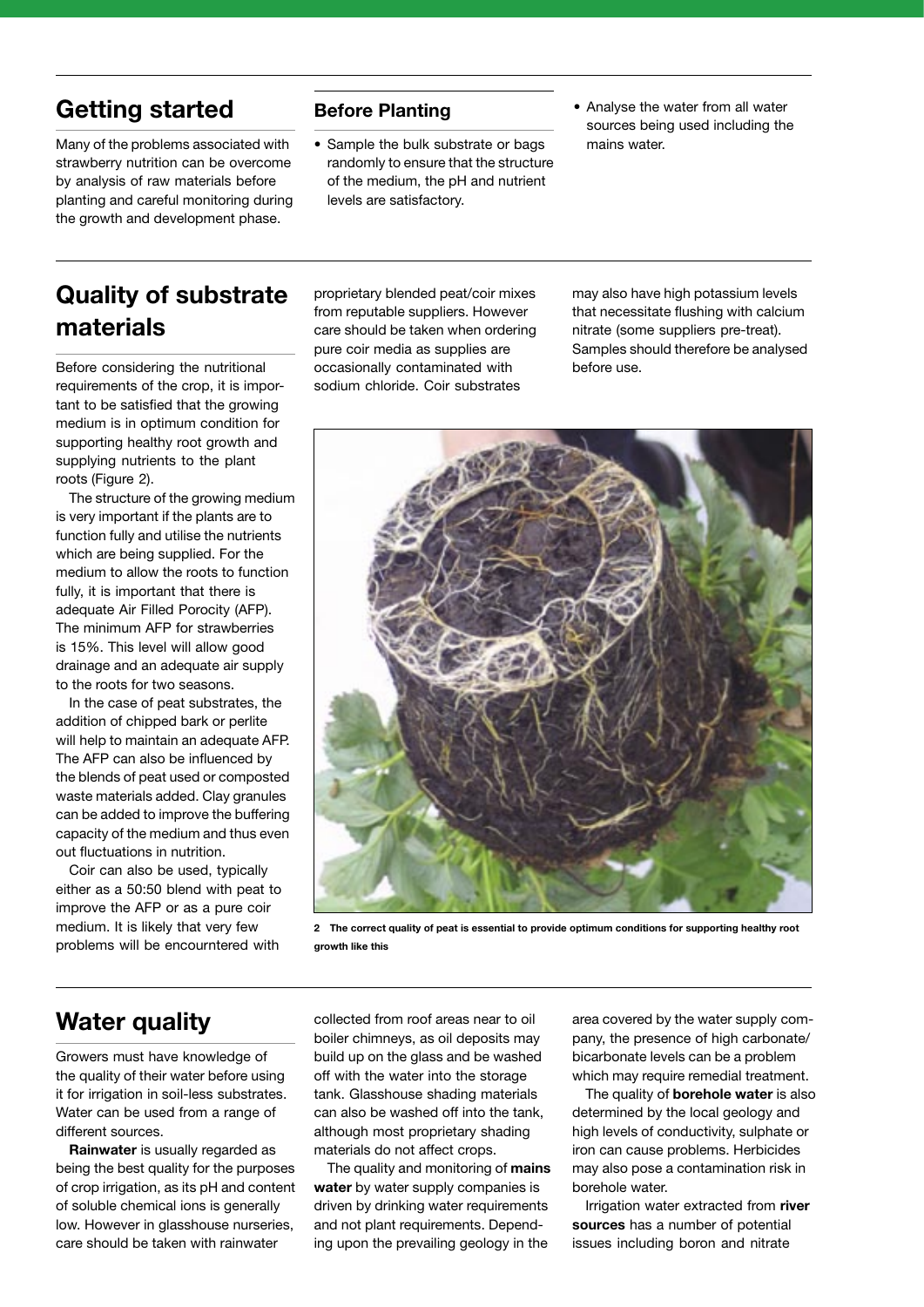contamination as well as biological materials or soil particles.

**Recycled water** collected from bag or container run-off and other nursery areas requires careful consideration: high chloride or sulphate levels for example may be a concern.

The main chemical problems associated with each source of water are summarised in Table 1.

Knowledge of the chemical composition of irrigation water is essential to be able to determine the correct fertiliser and acid requirements (used for achieving optimum pH). Growers

should always have their water source analysed for levels of nutrients and bicarbonate content before planning any irrigation and feed programmes (Figure 3).

The principal chemical parameters which are of importance for irrigation water include:

- pH
- Bicarbonate content (which is commonly confused with pH)
- Electrical conductivity (measure of the total salt content)
- Chloride level
- Sulphate level
- Iron and other trace element levels

It is worth noting that some trace elements such as iron and manganese, which are frequently present in water, are not in a form that can be readily taken up by plants. It is normal to apply additional levels of such nutrients even when they are already present in the water.



**3 Analysis of the water supply is essential to allow growers to plan their feeding programme**

#### **Table 1 Potential chemical issues associated with different water sources**

| Water source       | <b>Potential issues</b>              |
|--------------------|--------------------------------------|
| Rain water         | Low calcium content                  |
| Mains water        | High carbonate/bicarbonate content   |
| Borehole water     | High salts, sulphate or iron content |
| <b>River water</b> | High boron or nitrate content        |
| Recycled water     | High chloride or sulphate content    |

### **pH and alkalinity**

pH is the measure of how acid or alkaline the water is. Alkalinity is a measure of the carbonate/bicarbonate content of the water. It is the level of carbonates/bicarbonates (principally calcium, but also magnesium and sodium) in the water which determines whether the water is termed 'hard' or 'soft'. Water may have a high pH but low calcium bicarbonate content.

Water with a high carbonate/ bicarbonate content is termed 'hard'. Hard water occurs in areas where the underlying rocks are calcareous and may be mains, well or borehole in origin. Irrigation water with a high carbonate/bicarbonate content will:

- Increase the pH of the growing medium over time, reducing the availability of certain nutrients, particularly phosphate, iron and manganese leading to leaf chlorosis and generally poor growth (Figure 4)
- Result in the deposition of calcium



carbonate or in the formation of **4 An increase in pH of the growing medium can lead to iron deficiency and leaf chlorosis**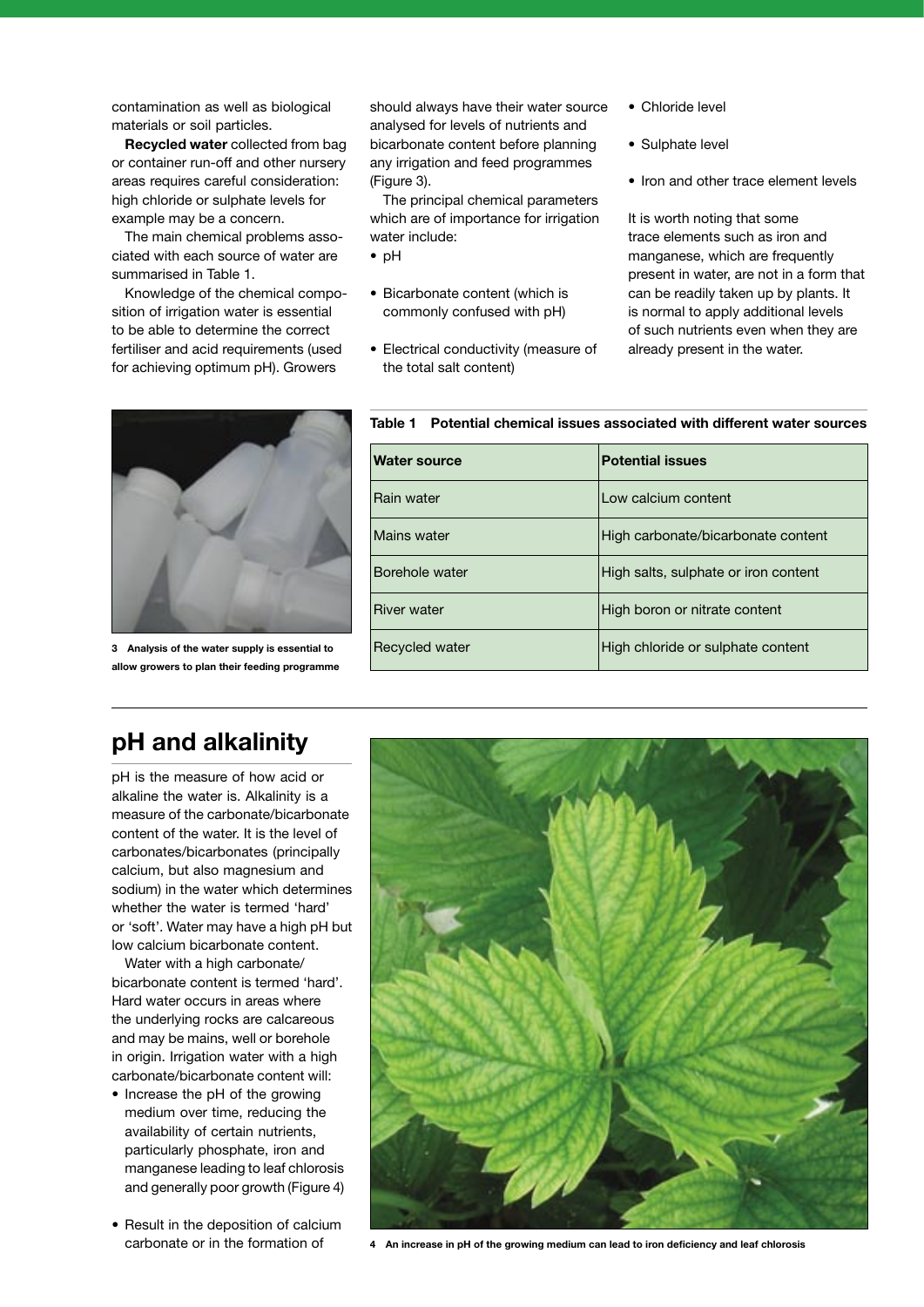insoluble phosphate salts, both of which build up in irrigation lines and nozzles creating blockages

• Limit the strength of liquid feeds that can be applied to crops (the irrigation water will already have a relatively high conductivity before any feed product is added)

A summary of how to interpret alkalinity (bicarbonate content) and whether there is a need to correct it can be found in Table 2.

#### **Using acids to reduce alkalinity**

Assuming there are no alternative water sources, for water with a high carbonate/bicarbonate level, the only commercial option to reduce the alkalinity level is to use strong acids to remove most of the bicarbonate. Acidifying fertilisers such as urea phosphate can be useful in soil situations but are not normally recommended for substrate grown strawberries because of the risk of build up of excess ureic nitrogen or ammonium nitrogen in the medium.

Adding strong acid to hard water reduces the carbonate/bicarbonate levels by neutralising them to produce carbon dioxide. The aim is not to remove all of the alkalinity but to leave around 50 – 60 mg/l bicarbonate in the water. Various acids can be used but 60% nitric acid is the most common in the UK. A summary of the types of acids that can be used is shown in Table 3.

Acid is added either through a continuous direct injection at a fixed rate or alternatively through an acid dosing system (Figure 5).

Continuous direct injection is the cheaper method, but doesn't automatically adjust the injection rate if the pH of the incoming water changes. In contrast, acid dosing systems monitor the pH of the incoming water and inject acid to maintain a set pH (typically  $5.8 - 6.2$ ).

The amount of acid required can be calculated from the bicarbonate content of the water. The HDC Strawberry Feed Calculator has been constructed to work out the acid requirement for the feed once the bicarbonate level has been entered

**Table 2 Interpretation of water hardness**

| Interpretation  | <b>Bicarbonate content</b><br>(mg/l) | <b>Need for correction</b>                                                  |
|-----------------|--------------------------------------|-----------------------------------------------------------------------------|
| Very soft       | $0 - 50$                             | <b>None</b>                                                                 |
| Soft            | $51 - 100$                           | <b>None</b>                                                                 |
| Moderately soft | $100 - 200$                          | Above 150 mg/l of bicarbonate<br>hardness, acid injection is<br>recommended |
| Hard            | $200 - 300$                          | Blend water sources/acid injection                                          |
| Very hard       | 300 and above                        | Find an alternative souce if<br>possible                                    |

|  |  |  |  |  | Table 3 Types of acid used for acidification |
|--|--|--|--|--|----------------------------------------------|
|--|--|--|--|--|----------------------------------------------|

| Acid                | <b>Comments</b>                                                                                                                                                                                                            |
|---------------------|----------------------------------------------------------------------------------------------------------------------------------------------------------------------------------------------------------------------------|
| 60% Nitric acid     | Suitable for use with very hard water. Available<br>nitrate can be useful. Very caustic, so avoid contact<br>with fumes as well as acid                                                                                    |
| 75% Phosphoric acid | Not suitable for very hard water as excessive<br>amounts of phosphate are applied.                                                                                                                                         |
| 35% Sulphuric acid  | Widley used in USA, less available in UK. Sulphate<br>is added but not needed by plants. Must be used<br>with care but less hazardous than 60% nitric acid to<br>handle.                                                   |
| Citric acid         | Not suitable for bulk acidification of very hard water<br>due to expense but can be used to neutralise liquid<br>feed stock tank alkalinity. Less likely to react with<br>fertiliser salts or pesticides than other acids. |



**5 A typical acid dosing system**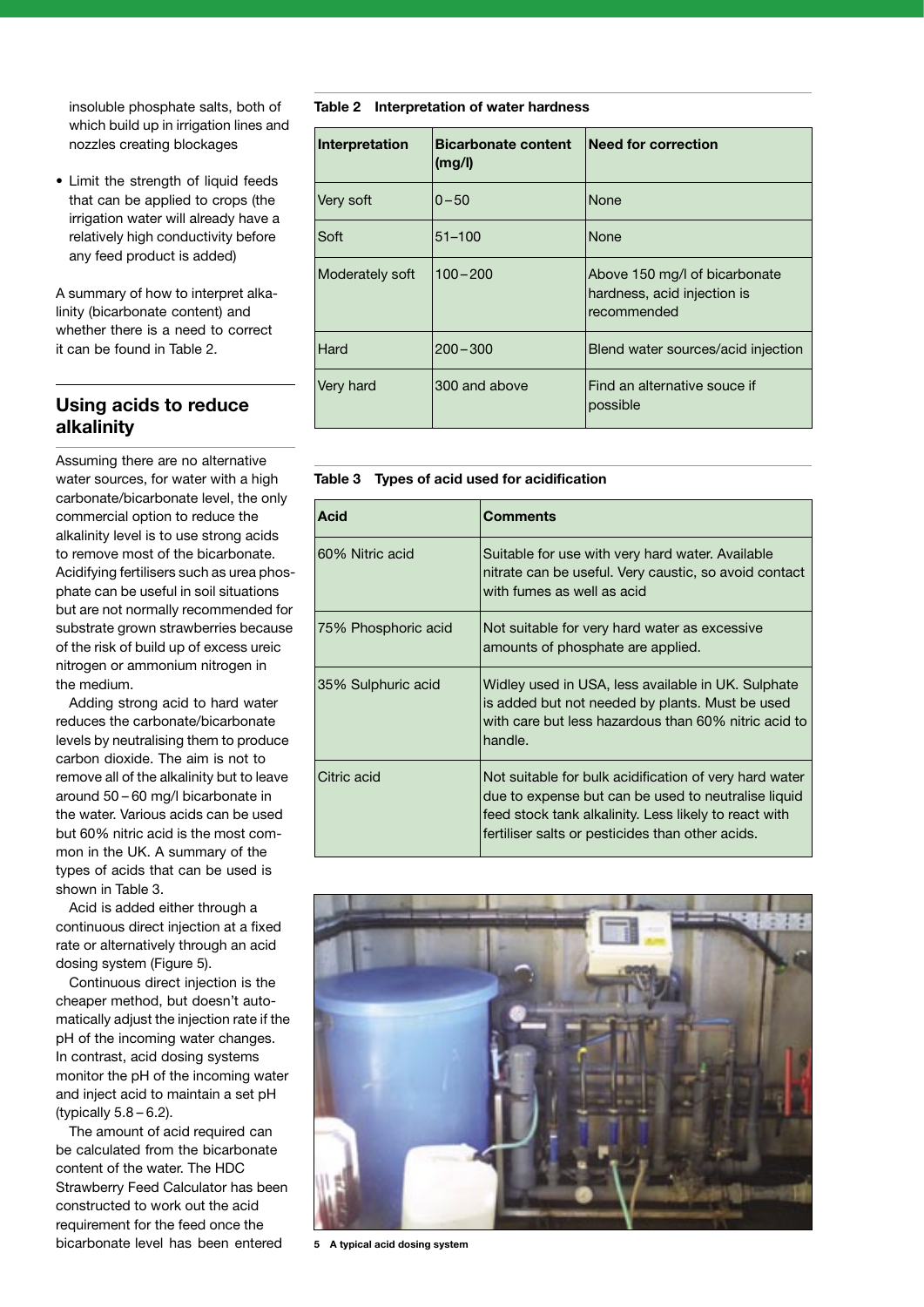onto the programme. Depending upon the alkalinity of the irrigation water, the use of nitric acid to acidify water typically adds between 50 and 90 mg/l of nitrate. This is also taken

into account by the calculator when calculating liquid feed requirements.

It should be noted that in areas of soft water (less than 150 – 200 mg/l of bicarbonate) it is often necessary

to add extra calcium for the purpose of increasing fruit firmness.

### **Electrical conductivity and trace elements**

The electrical conductivity (EC or sometimes referred to as cF) is a measure of the total salt content of the water, reported in micro-Siemens per cm (µS/cm). The frequent contributors to high conductivity levels are nitrate, chloride and sulphate ions. Water with a naturally high EC could give rise to a build up of salts in the soil-less substrate that could lead to root damage. A typical EC of mains

water is around 500 µS. Water with an EC of 850 µS or higher should be avoided or diluted with water from lower sources if possible.

Rainwater generally has a low conductivity and pH and a very low calcium level. Borehole water in coastal and Fenland areas may have a high conductivity due to salt water contamination. A high conductivity due to high salt content may result from high levels of chloride, calcium, magnesium and sodium bicarbonates. High bicarbonate levels commonly give rise to waters of high conductivity. These high levels can restrict the

amount of feed that can be added to the water and may cause damage to strawberries due to an accumulation of salts in the substrate (Figure 6).

Plants are also known to be sensitive to high fluoride levels. Therefore irrigation water with less than 0.25 mg/l fluoride is desirable. Boron toxicity is also occasionally found where water (eg river water) contains high boron levels originating from detergents. Table 4 lists the suggested maximum levels of a range of salts for a water source if it is to be used for strawberry production in soil-less substrates.

**Table 4 Suggested maximum levels of salts for water sources to be used for soil-less substrate grown strawberries** 

| <b>Parameter</b>   | <b>Maximum level</b> |
|--------------------|----------------------|
| Sodium             | $35 \text{ mg/l}$    |
| Chloride as Cl     | 52 mg/l              |
| Iron               | $1.0$ mg/l           |
| Zinc               | $0.35$ mg/l          |
| Boron              | $0.33$ mg/l          |
| Sulphate           | $144 \text{ mg}$     |
| <b>Bicarbonate</b> | 240 mg/l             |



**6 Marginal leaf browning caused by an accumulation of salts in the substrate**

### **Monitoring of chemical water quality**

It is important to check the quality of new water sources (including on new sites) before use. This is particularly important prior to committing to the expense of a new borehole. Routine monitoring of water quality (ie at least twice a year) is also important, as there are often seasonal variations, even in the case of mains water. In systems where water is recycled, more frequent analysis of water is needed to monitor salt accumulation, particularly chlorides and sulphates. Where salts do accumulate, it may be necessary to drain systems occasionally and start with fresh water.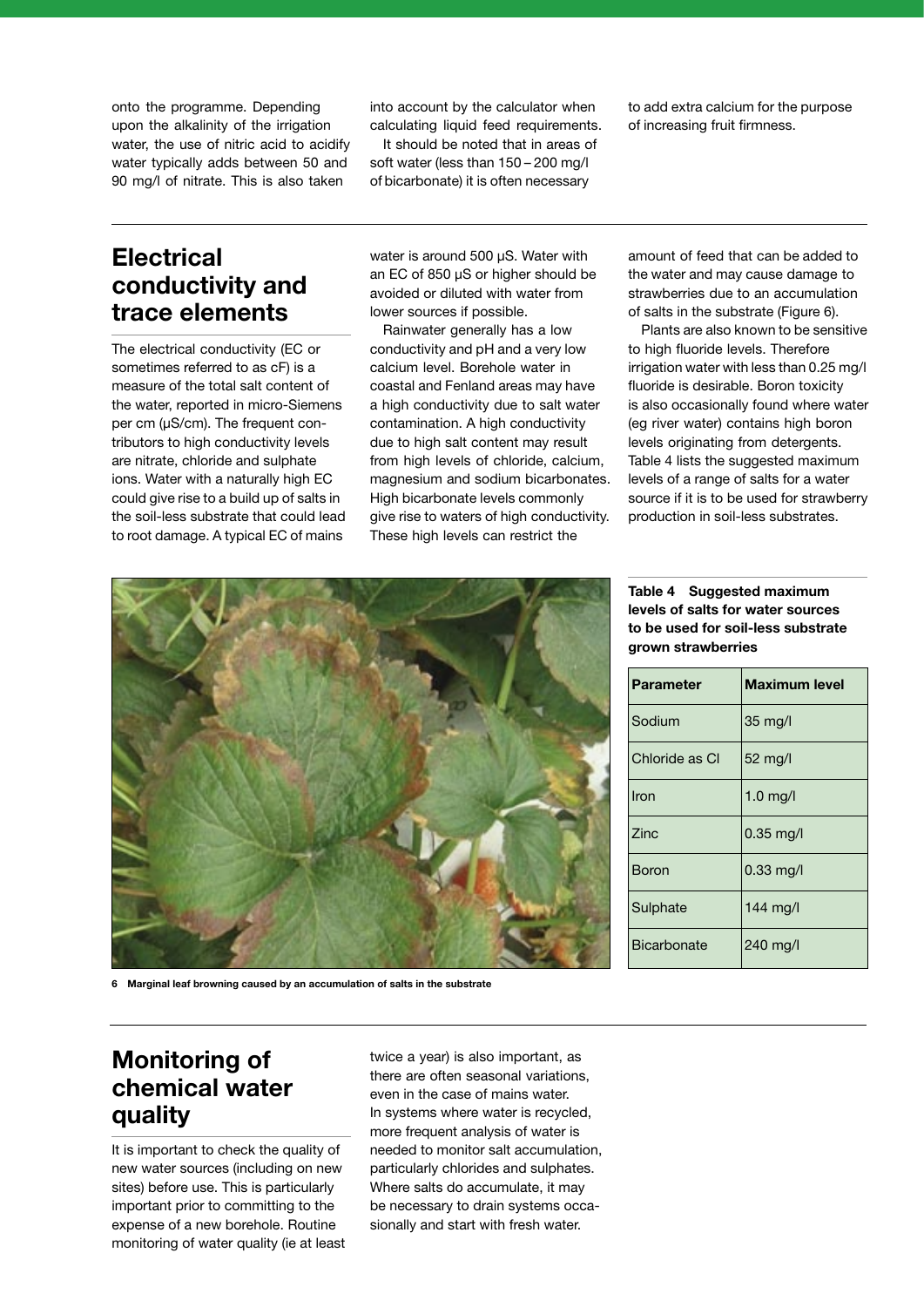## **Microbiological contamination**

The main microbiological contaminants of water are fungal spores (eg the mobile spores of *Phytophthora*, the cause of red core and crown rot diseases in strawberries). Although

## **Crop nutrient requirements**

From planting onwards, it is important that strawberries receive a balanced nutritional programme.

Before planting into bags or troughs, the substrate should have a pH of 5.5 – 5.8. It is not necessary to have high nutritional levels in the substrate if liquid feeding is to be used thereafter. The inclusion in the substrate of 0.75 kg/m3 of a 12:14:24 (N:P:K) compound fertiliser is adequate as a starter feed for any newly established plants.

all water sources for irrigation contain bacteria, most customers (particularly supermarket) wish to satisfy themselves that there are insignificant levels of those bacteria recognised as food poisoning organisms. For instance, the presence of bacteria such as *E. coli* would be particularly significant if irrigation water is to be applied overhead.

Therefore, when supplying supermarket customers, grower producers are obliged to carry out routine tests to determine the levels of such bacterial organisms. There are several chemical, biological and physical techniques that can be used to purify the water if such contaminants are present (See section on other useful publications).

Before formulating a feeding programme for strawberries, it is vital to know the quantity of nutrients a typical strawberry crop requires for optimum production. Table 5 provides an indication of the total amount of nutrients taken by each tonne of fruit harvested.

Feed programmes should be formulated to supply the nutrients required by the plant. This includes the nutrients required by both the leaf and also the root's requirements to develop the plant. It also includes those nutrients removed from the plant to produce the fruit.

#### **Table 5 Levels of nutrients removed by a tonne of harvested strawberries**

| <b>Nutrient</b>              | kg/tonne |
|------------------------------|----------|
| Nitrogen (Total N)           | 1.6      |
| Phosphorous $(P_2O_5)$       | 0.69     |
| Potassium (K <sub>2</sub> O) | 2.29     |
| Calcium (Ca)                 | 0.24     |
| Magnesium (MgO)              | 0.22     |

## **Formulating the correct feed recipe**

Based upon the crop requirements, it is possible to calculate optimum levels of nutrients to be applied in feeds at different stages in crop growth during the season. The majority of feed recipes used in strawberries follow these optimum levels. Recipes are listed for a typical Junebearer (Elsanta) and Everbearer in Tables 6, 7 and 8.

Initially June bearing strawberries need a high ratio of nitrogen to other nutrients in order to help promote growth and leaf area to sustain the crop load. Once the fruit starts to ripen, then additional potassium is required in relation to the nitrogen applied.

Nitrogen levels are reduced in the second cropping year to avoid excessive leaf growth, soft fruit and increased disease levels.

For Junebearer crops grown in predominantly coir based media, during the first growing season (60-day crop) when the substrate is fresh, a slightly modified nutrient regime should be used to allow for the nitrogen 'draw down' from coir as it breaks down

and to take account of the elevated potassium levels and higher calcium requirement.

For most everbearer varieties, slightly higher levels of nitrogen are used over the season compared with Junebearers. At the start of fruiting both the nitrogen and potassium levels need to be further increased. The extra nitrogen is required to help to maintain plant growth as the crop load develops. Failure to sustain

**Table 6 Suggested nutrient recipes for both 60-day and 2nd/3rd year Elsanta crops grown in peat based media**

| <b>Macro Nutrients</b> | mg/litre in dilute feed                  |                 |                                          |                 |
|------------------------|------------------------------------------|-----------------|------------------------------------------|-----------------|
|                        | 60 Day crop                              |                 | 2nd/3rd Year crop                        |                 |
|                        | <b>Starter (to first</b><br>green fruit) | <b>Fruiting</b> | <b>Starter (to first</b><br>green fruit) | <b>Fruiting</b> |
| Nitrogen ( $NH_4-N$ )  | 14                                       | 14              | 9                                        | 9               |
| (NO <sub>3</sub> – N)  | 120                                      | 140             | 100                                      | 120             |
| Phosphorous            | 46                                       | 46              | 46                                       | 46              |
| Potassium              | 175                                      | 250             | 175                                      | 250             |
| Magnesium              | 20                                       | 30              | 20                                       | 30              |
| Calcium                | 140                                      | 125             | 140                                      | 125             |

**Table continued…**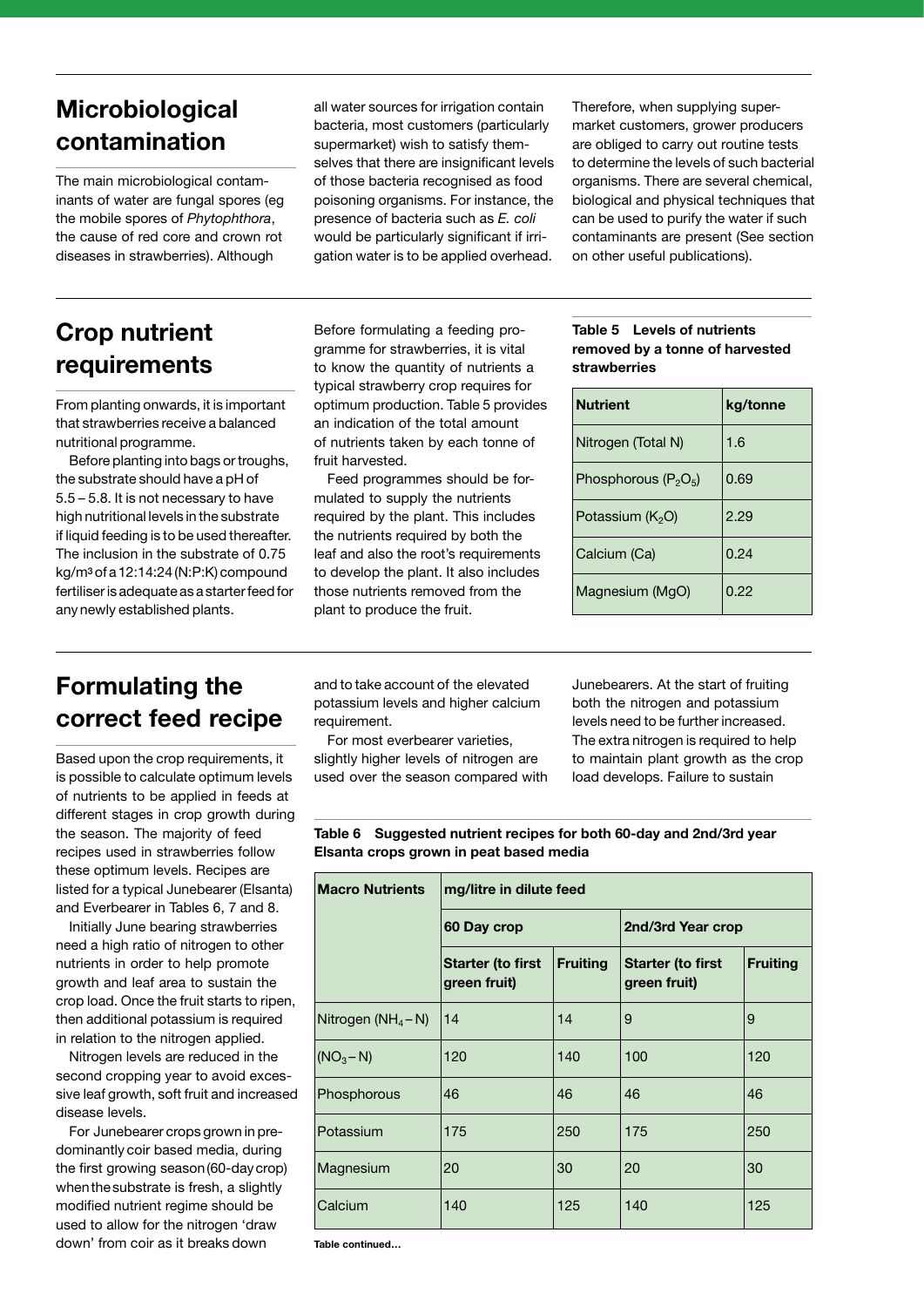plant growth through cropping will result in reduced growth and a loss of total yield. Results from a recent Link project (SF 53) indicate that (for Everest at least) further increases in nitrogen rates increased fruit yield, but care should be taken to avoid adversely affecting fruit quality.

Tables 6,7 and 8 are just typical examples of recipes which may be used for an average UK water supply. In practice however, the final recipe chosen by an individual grower may need to be modified to take account of existing levels of nutrients in the water supply and the HDC Strawberry Feed Calculator offers this facility to growers.

In both Junebearer and Everbearer varieties, it is best to irrigate with plain water for the first 7 –10 days after planting while roots are becoming established in the substrate. Thereafter, feeding should begin using a starter feed (see formulation in the tables below). This feed should continue until the first fruit is set on 50% of the plants, when the fruiting feed should begin.

| <b>Micro Nutrients</b> | mg/litre in dilute feed                  |                 |                                          |                 |
|------------------------|------------------------------------------|-----------------|------------------------------------------|-----------------|
|                        | 60 Day crop                              |                 | 2nd/3rd Year crop                        |                 |
|                        | <b>Starter (to first</b><br>green fruit) | <b>Fruiting</b> | <b>Starter (to first</b><br>green fruit) | <b>Fruiting</b> |
| $Iron - Fe$            | 1.25                                     | 1.25            | 1.5                                      | 1.5             |
| Manganese – Mn         | 0.80                                     | 0.80            | 0.80                                     | 0.80            |
| $Zinc - Zn$            | 0.5                                      | 0.5             | 0.5                                      | 0.5             |
| $Boron - B$            | 0.2                                      | 0.2             | 0.2                                      | 0.2             |
| Copper – Cu            | 0.05                                     | 0.05            | 0.05                                     | 0.05            |
| Molybdenum - Mo        | 0.05                                     | 0.05            | 0.05                                     | 0.05            |

**Table 7 Suggested nutrient recipes for 60-day Elsanta crops grown in coir based media**

| <b>Macro Nutrients</b>         | mg/litre in dilute feed                  |                 |  |  |
|--------------------------------|------------------------------------------|-----------------|--|--|
|                                | 60 Day crop                              |                 |  |  |
|                                | <b>Starter (to first</b><br>green fruit) | <b>Fruiting</b> |  |  |
| Nitrogen (NH <sub>4</sub> - N) | 14                                       | 14              |  |  |
| (NO <sub>3</sub> – N)          | 140                                      | 160             |  |  |
| Phosphorous                    | 46                                       | 46              |  |  |
| Potassium                      | 150                                      | 200             |  |  |
| Magnesium                      | 20                                       | 30              |  |  |
| Calcium                        | 160                                      | 140             |  |  |
| <b>Micro Nutrients</b>         |                                          |                 |  |  |
| Iron - Fe (DTPA form)          | 1.25                                     | 1.25            |  |  |
| Manganese-Mn                   | 0.80                                     | 0.80            |  |  |
| Zinc-Zn                        | 0.5                                      | 0.5             |  |  |
| $Boron - B$                    | 0.08                                     | 0.08            |  |  |
| Copper-Cu                      | 0.05                                     | 0.05            |  |  |
| Molybdenum - Mo                | 0.05                                     | 0.05            |  |  |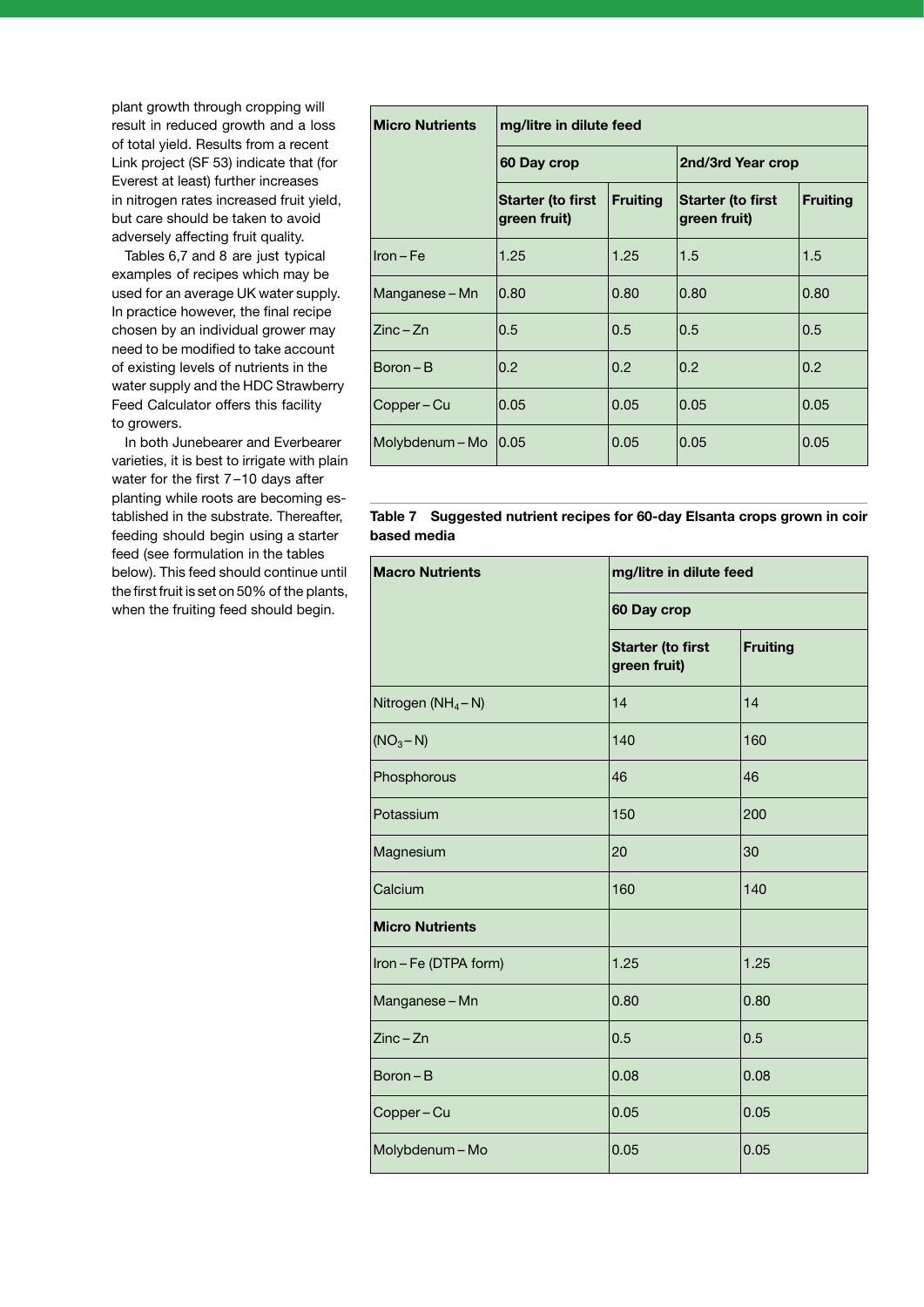**Table 8 Suggested nutrient recipes for everbearer crops grown in peat based media**

| <b>Macro Nutrients</b><br>Micronutrients as for Junebearers | mg/litre in dilute feed        |          |  |
|-------------------------------------------------------------|--------------------------------|----------|--|
|                                                             | Starter (to first green fruit) | Fruiting |  |
| Nitrogen ( $NH_4-N$ )                                       | 14                             | 14       |  |
| (NO <sub>3</sub> – N)                                       | 110                            | 150      |  |
| Phosphorous                                                 | 46                             | 46       |  |
| Potassium                                                   | 200                            | 300      |  |
| Magnesium                                                   | 20                             | 30       |  |
| Calcium                                                     | 140                            | 125      |  |

## **Choosing a feed for your crop**

There are many different formulations of feed available to choose from. Included in the formulations is a wide range of levels for each nutrient. Experience has shown with a range of crops that plants grown in soilless substrates take what nutrients they require from feed supplied. The important thing is that nutrients are supplied in adequate volume.

There are three options which should be considered when selecting soluble feeds for strawberries:

- **1** The use of pre-formulated dry or liquid concentrates (Proprietary Feeds).
- **2** The use of bespoke mixes to meet farm conditions and water supply.
- **3** The use of straight fertilisers, mixed on the farm to a recipe appropriate to the farm.

#### **Proprietary feeds**

This is considered by most strawberry growers to be the easiest option. The concentrate feed is purchased from a supplier, mixed to the stated dilution to give a stock feed, which is then diluted before applying to the plants. Proprietary concentrated feeds are easy to use, but are typically formulated for average conditions (including the water supply) and do not take account of existing levels of nutrients

in the water supply. They are therefore considered to offer a compromise between crop requirements, the water supply and the compost nutrient reserves.

This option is suitable for small areas of production or those producers who wish to operate with a very simple system.

#### **Bespoke mixes**

Bespoke mixes are feeds formulated for specific farm conditions, taking account of the farm water supply. This approach works out to be more expensive than using proprietary feeds, but has the advantage of being tailored to specific farm conditions. This system is suitable for all production systems, particularly those high value crops grown in bags and other containers under polythene or glass where optimising yield is essential.

#### **Straight fertilisers**

The use of straight fertilisers is the cheapest of the three options and allows complete flexibility to adapt liquid feeds to plant needs, as circumstances require.

The mixing of straight fertilisers for liquid feeds requires a suitable recipe to take account of crop requirements and the water analysis. It is necessary to obtain the correct fertilisers and to use accurate scales when weighing out the constituents, to be confident that the feed is formulated correctly. It is also important to ensure that all the component fertilisers are fully dissolved before feeding begins. The stock tank should be agitated regularly to ensure that plants receive a balanced feed at all times.

Mixing straight fertilisers allows the feed to be modified during the season according to how the plants are growing and to allow for the prevailing weather conditions. This flexibility, when used correctly can help to improve the yield and quality of fruit.

Where calcium is to be included with either phosphate or sulphate in the feed, it will be necessary to use two tanks for concentrate feeds (Figure 7). This prevents the irrigation systems from being blocked by insoluble deposits from the feed which would occur if fertilisers containing these salts are mixed in the same concentrate tank. If only one stock tank is available, the calcium feed will have to be omitted or supplied on a separate occasion from the phosphate or sulphate containing feed.

When mixing straight fertilisers, the addition of nitric acid is often necessary to compensate for the bicarbonate hardness in some water supplies. Nitric acid is very corrosive and very hazardous when being handled. **It is important to remember that for safety reasons water should never be added to acid, but the acid should be added to water.** When handling acid always use suitable gloves, rubber boots, an apron and a face shield.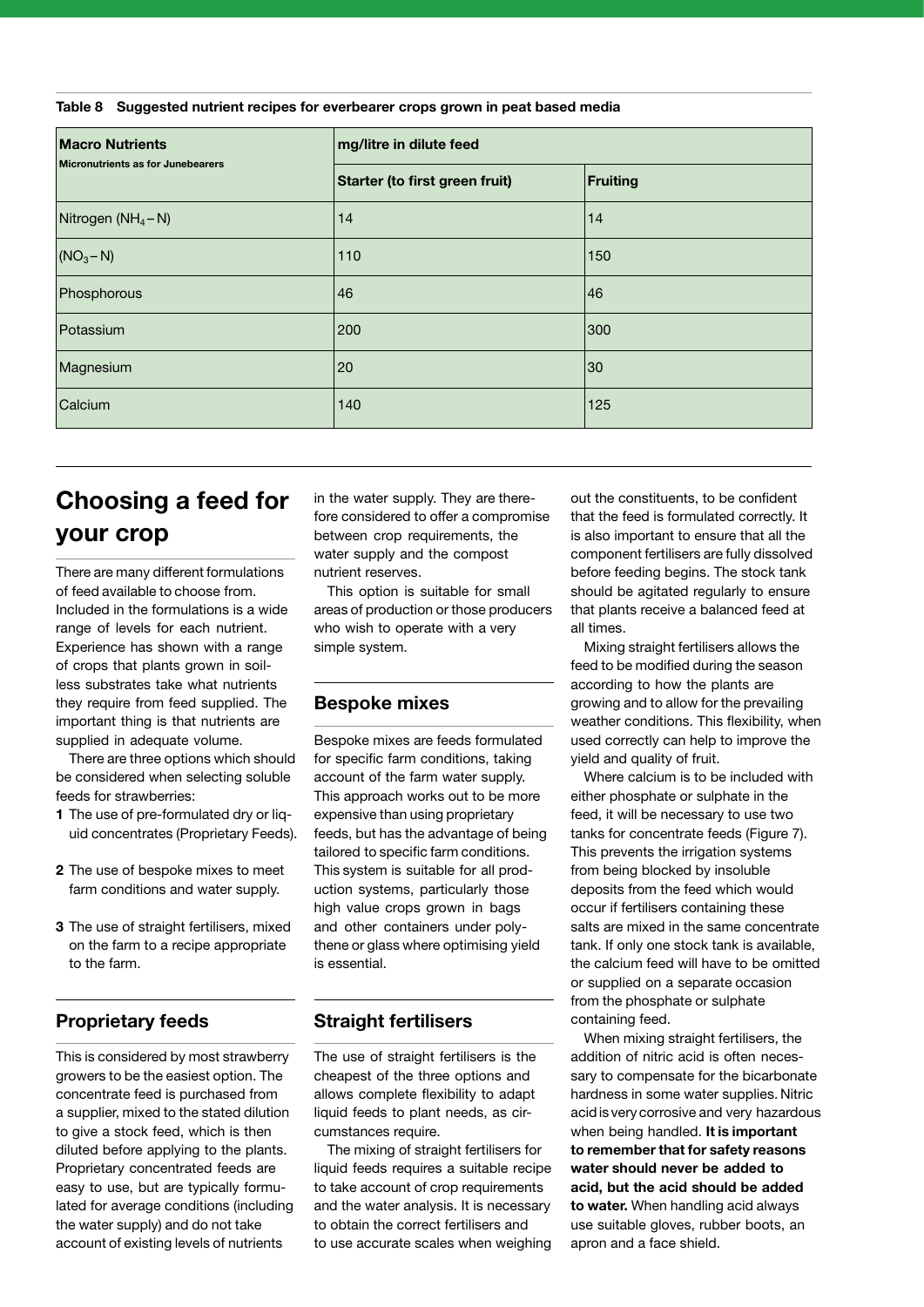

**7 To avoid insoluble precipitates and blockage in the irrigation system, calcium should always be added separately from phosphates or sulphates**

### **Calculating quantities of feed to achieve required recipes**

This factsheet deals with the principles of strawberry nutrition in soil-less substrates, with details of the substrate and nutrient requirements. It suggests feed recipes for different strawberry crops. The next stage is to calculate the quantities of fertiliser required to achieve these suggested recipes.

The HDC Strawberry Feed Calculator has been constructed and designed to do this for substrate grown crops, as

well as soil grown crops. It has been produced in a spreadsheet form and can be used by growers who use both straight fertilisers and proprietary feeds. It relies upon growers undertaking analysis of their water supply and entering the results of this into the spreadsheet. The calculator automatically works out the required volume of acid to be added and the quantity of nutrients this will add.

Growers can then choose the fertiliser products they wish to use and set a target recipe using these feeds. The calculator can be used to work out the required quantity of each feed to achieve the target recipe, whilst

taking account of the water analysis, quantity of acid added and existing electrical conductivity.

Instructions on how to use the calculator are provided in the computer programme.

## **Irrigation management**

Apart from the use of plain water in the first 7–10 days after planting, it is best to feed continuously during every period of irrigation. This will avoid rapid fluctuations in the level of nutrients available to the plant roots.

During each irrigation cycle, it is important to apply sufficient quantities of water to achieve a level of 10% run-off through the compost. Given that feed recipes are formulated very carefully to ensure that the plant receives an exact quantity of nutrients during particular growth

stages, it is important that the correct concentration of feed and quantity of nutrients is always available in the plant root zone. By irrigating to run-off, the grower ensures that the concentration of feed entering the compost becomes identical to that leaving it, thus avoiding the build up of high salt concentrations which may lead to plant toxicity in certain situations.

Good irrigation management is also important to ensure that the plant receives a regular supply of water and feed (especially during fruit development and ripening). However, the frequency of irrigation will vary between growth stages, time of day and differing weather conditions. Plants are most

demanding of moisture on bright, sunny days from the middle of the day and through the afternoon.

Irrigation of coir based media requires particular care. The surface of the medium can appear dry but there may be sufficient moisture beneath the surface. There is a tendency for the roots to develop at the bottom of the trough or bag, so excess watering can easily result in root loss. In general the 50:50 peat coir mixes are easier to manage.

Irrigation cycles should be set up to reflect the demand of the plants and not just at regular intervals during the day. In particular, it is important to avoid the use of excess water early in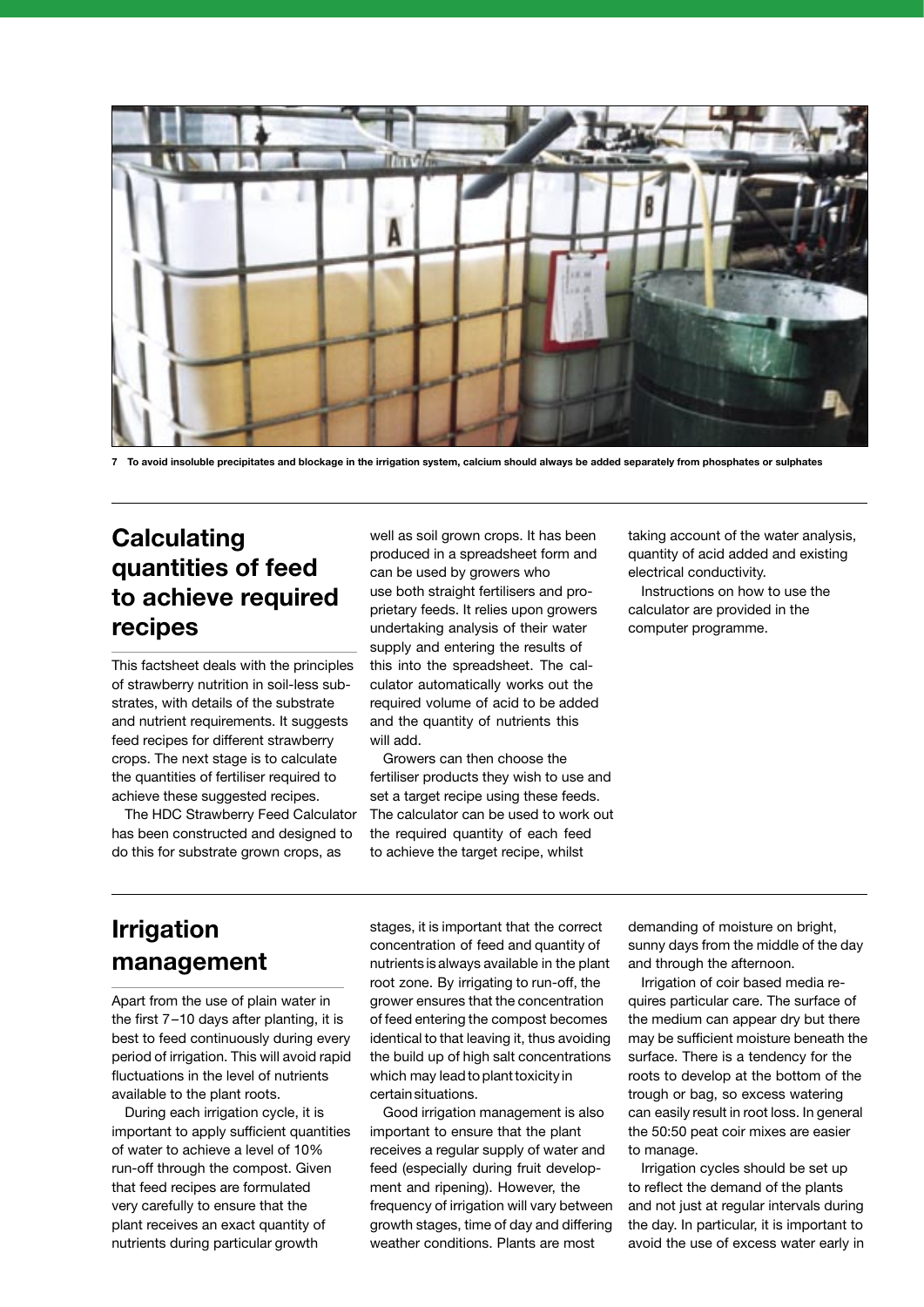the morning, when much of the water and feed will drain through the compost and be wasted. In addition, excessive use of water can lead to waterlogging of the substrate and death of roots, resulting in lack of nutrient uptake (Figure 8).

Following harvest (in Junebearer varieties), the demand for water will decline, but a regular supply of irrigation must still be maintained to prevent wilting, especially during the flower initiation period.



**8 Comparison of healthy roots (left) with those damaged by excessive irrigation (right)**

## **Monitoring**

Having assessed the compost and water quality/nutrition analysis, calculated an appropriate feed recipe, chosen a feed, formulated a feeding programme and started to fertigate the crop, it is essential that the whole nutrition programme is monitored throughout the production process. Essentially, there are two key methods of monitoring. The first is by assessing the nutrition status of the plant leaves to assess if the plant is suffering from either a surplus of feed or any deficiencies. The second

is by monitoring the concentration of the feed solution which enters the compost and that which drains out. Analysis of the growing medium can also be useful; if, for example, there is a build up of EC, analysis will indicate which salts are responsible and the feed can be adjusted.

### **Leaf analysis**

Leaf analysis is a useful guide to confirm that the feeding programme is supplying the plants' nutritional requirements at various stages of the season. Leaves selected for analysis should be fully expanded, having just reached maturity. Old leaves should not be included in the sample. Table 9 provides a guide to satisfactory nutrient ranges in strawberry leaves.

Leaf analysis is particularly helpful in checking for deficiencies of minor nutrients and for establishing trends of nutrient levels through the season and from year to year.

Different varieties show different leaf symptoms and climatic conditions can affect plant growth and nutritional status. It is therefore not possible to rely totally on foliar analysis, but it is a useful guide.

**Table 9 Satisfactory nutrient ranges of macro and micro nutrients in strawberry leaves**

| <b>Macro Nutrients</b> | % in Dry Matter | mg/kg in Dry Matter |
|------------------------|-----------------|---------------------|
| Nitrogen (N)           | $2.0 - 3.5$     |                     |
| Phosphorous (P)        | $0.3 - 0.6$     |                     |
| Potassium (K)          | $1.5 - 3.0$     |                     |
| Magnesium (Mg)         | $0.3 - 0.5$     |                     |
| Sulphur (S)            | > 0.01          |                     |
| Calcium (Ca)           | $1.0 - 2.0$     |                     |
| <b>Micro Nutrients</b> |                 |                     |
| Sodium (Na)            | < 0.1           |                     |
| Boron (B)              |                 | $30 - 50$           |
| Iron (Fe)              |                 | $50 - 200$          |
| Zinc (Zn)              |                 | $20 - 65$           |
| Manganese (Mn)         |                 | $50 - 250$          |
| Copper (Cu)            |                 | $5 - 20$            |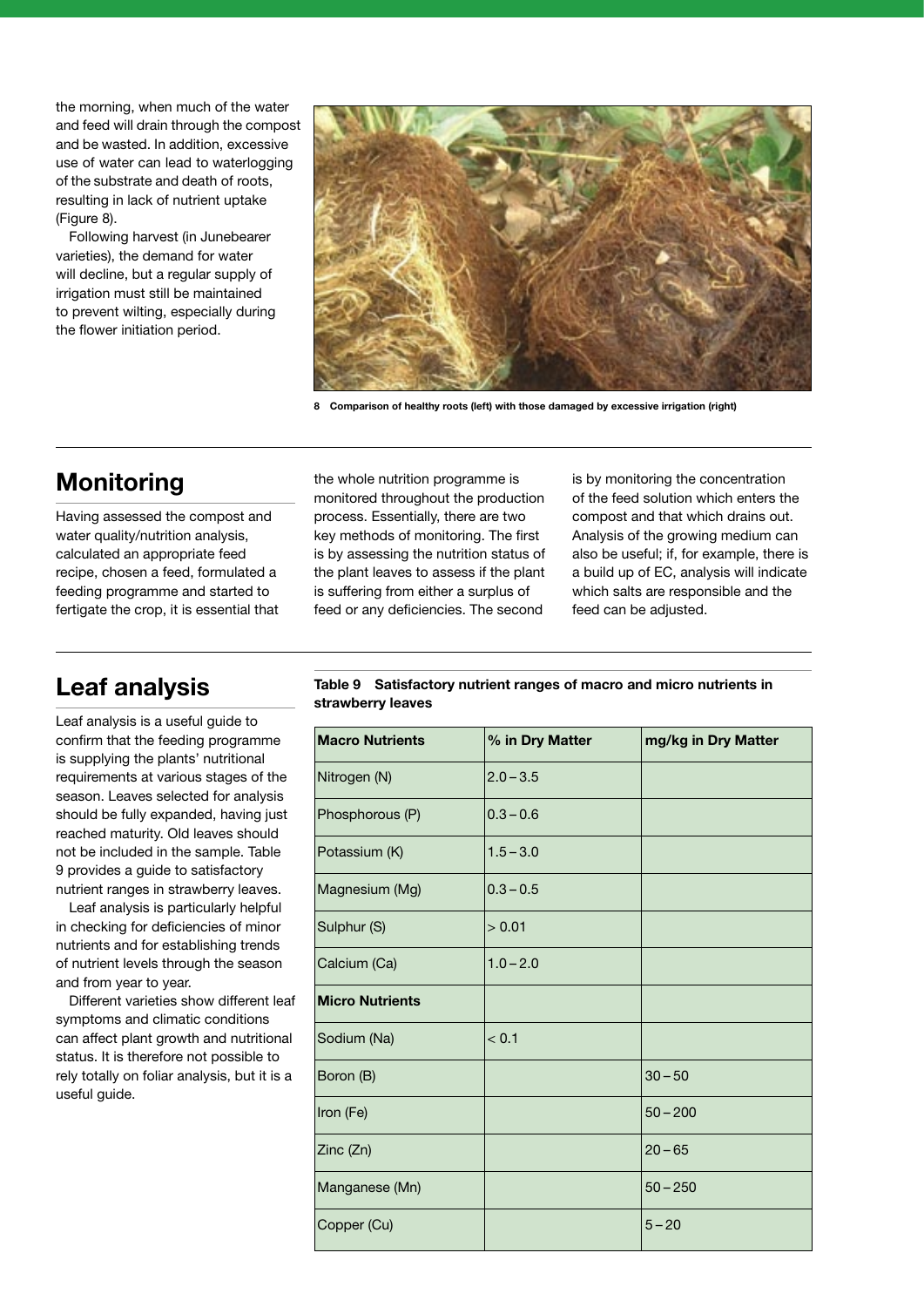## **Analysis of feed and pH**

When growing in bags or troughs, it is important to monitor conductivity levels of the feed, both at the point of drip and in the drainage water (Figure 9). The pH should also be monitored to avoid variability and adverse effects on nutrition.

- Ideally, monitoring should be undertaken daily; but at least 3 times per week as a minimum.
- The readings should be taken at the same time each day using a portable conductivity meter (Figure 10). They should be recorded for reference and also to comply with Assured Produce and other similar protocols.

As a general guide for both Junebearer (Elsanta) and Everbearer varieties, growers should aim for the conductivity levels listed in Table 10.

The feed conductivity should be varied + or -0.2 mS according to weather conditions, lower ECs being applied in hot sunny conditions when maximum irrigation is being applied. In practice, the conductivity of the runoff solution can sometimes be up to 0.2 mS more than the EC of the input feed. In such cases, the EC of the input feed should be reduced.



**9 The conductivity level of the feed can be analysed if the drainage water is collected**



**10 Probe attached to meter for measuring conductivity**

#### **Table 10 Optimum conductivity levels in strawberry feeds**

| <b>Starter feed</b>      | Conductivity of input feed (µS/cm at 20°C) |
|--------------------------|--------------------------------------------|
| First 10-14 days feeding | 1.4                                        |
| Increase to              | 1.6                                        |
| <b>Fruiting feed</b>     |                                            |
| Fruit set                | 1.6                                        |
| Start picking            | 1.8                                        |
|                          |                                            |

### **Action points**

- Before establishing a plantation, randomly sample the bulk substrate to ensure that its structure, the pH and nutrient levels are satisfactory.
- Analyse the water from all water sources being used, including the mains water.
- Take account of existing pH, alkalinity and salt content in the

irrigation water and take corrective action where appropriate.

- Account for existing nutrient levels in the water when calculating feed requirements.
- Monitor water quality routinely during the year.
- Decide on the type of feed you wish to use.
- Use the HDC Strawberry Feed Calculator to achieve the suggested recipes for Junebearers and Everbearers.
- Manage irrigation very carefully to provide the plants with the correct level of feed throughout.
- Monitor nutrition carefully throughout by analysing leaf tissue and liquid feed.

### **Other useful publications**

- HDC Factsheet 15/06 Water quality for the irrigation of ornamental crops
- HDC Guide A guide to slow sand filtration
- HDC Strawberry nutrient feed calculator